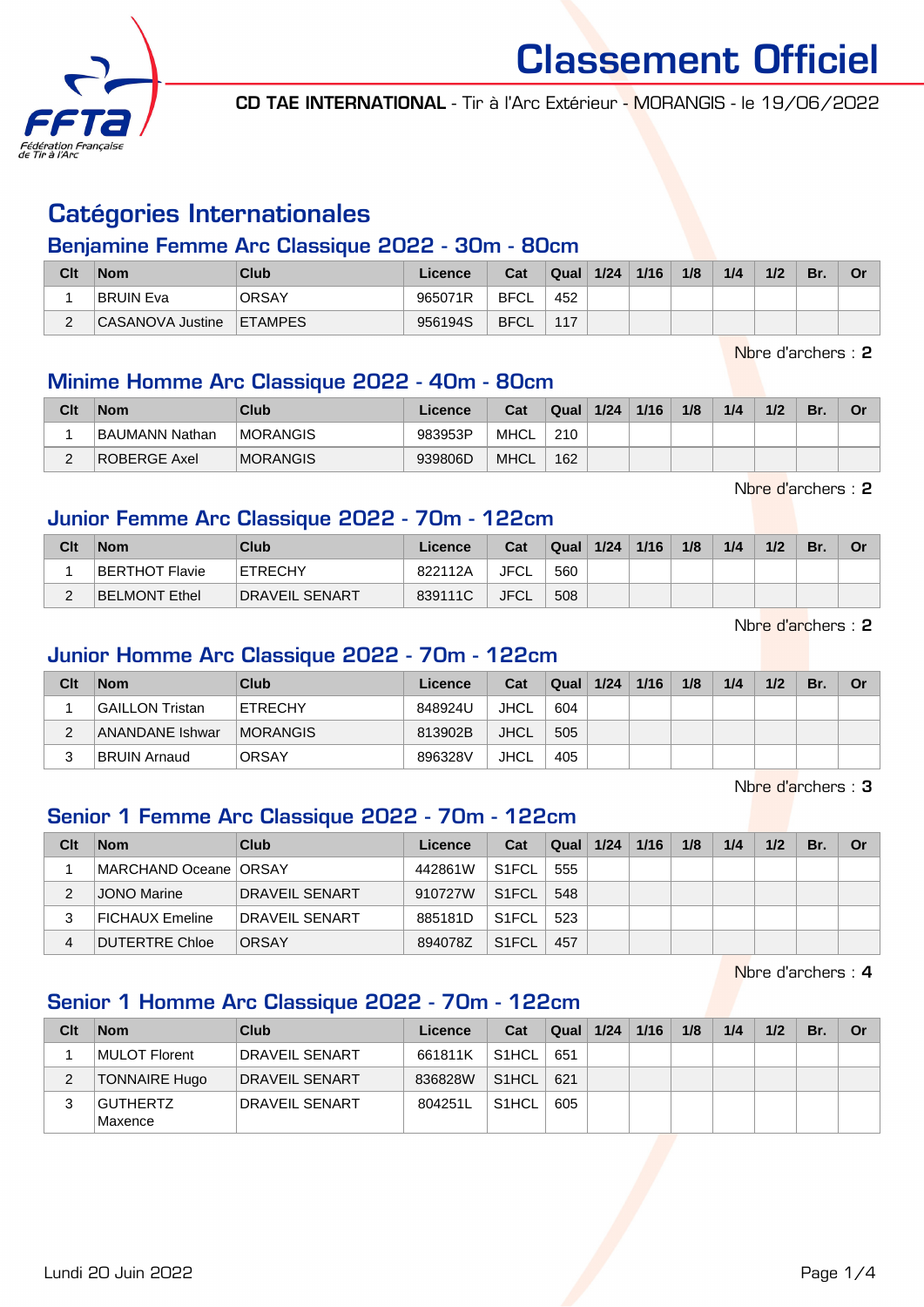

CD TAE INTERNATIONAL - Tir à l'Arc Extérieur - MORANGIS - le 19/06/2022

# Senior 1 Homme Arc Classique 2022 - 70m - 122cm (Suite)

| Clt            | <b>Nom</b>                   | Club                    | Licence | Cat                | Qual | 1/24 | 1/16 | 1/8 | 1/4 | 1/2 | Br. | Or |
|----------------|------------------------------|-------------------------|---------|--------------------|------|------|------|-----|-----|-----|-----|----|
| 4              | <b>BURNIER Romain</b>        | <b>MORSANG SUR ORGE</b> | 437309L | S <sub>1</sub> HCL | 593  |      |      |     |     |     |     |    |
| 5              | <b>SERVEILLE Didier</b>      | <b>MASSY</b>            | 612798K | S <sub>1</sub> HCL | 572  |      |      |     |     |     |     |    |
| 6              | <b>DELBEGUE Camille</b>      | <b>ORSAY</b>            | 859354F | S <sub>1</sub> HCL | 567  |      |      |     |     |     |     |    |
| $\overline{7}$ | <b>HORDESSEAUX</b><br>Pierre | <b>MORANGIS</b>         | 797320C | S <sub>1</sub> HCL | 541  |      |      |     |     |     |     |    |
| 8              | <b>CHUM Cheathara</b>        | <b>SOISY SUR SEINE</b>  | 946841A | S <sub>1</sub> HCL | 541  |      |      |     |     |     |     |    |
| 9              | <b>BOSELLA Mikael</b>        | <b>MORSANG SUR ORGE</b> | 626574J | S <sub>1</sub> HCL | 524  |      |      |     |     |     |     |    |
| 10             | <b>CHRETIEN</b><br>Alexandre | <b>MORANGIS</b>         | 452918C | S <sub>1</sub> HCL | 500  |      |      |     |     |     |     |    |
| 11             | <b>VERGE Thibault</b>        | <b>MASSY</b>            | 942415P | S <sub>1</sub> HCL | 428  |      |      |     |     |     |     |    |

Nbre d'archers : 11

# Senior 2 Femme Arc Classique 2022 - 70m - 122cm

| Clt | <b>Nom</b>            | Club                  | Licence | Cat                | Qual | 1/24 | 1/16 | 1/8 | 1/4 | 1/2 | Br. | Or |
|-----|-----------------------|-----------------------|---------|--------------------|------|------|------|-----|-----|-----|-----|----|
|     | BELMONT Celine        | <b>DRAVEIL SENART</b> | 752844J | S <sub>2</sub> FCL | 530  |      |      |     |     |     |     |    |
|     | <b>PENC Christine</b> | MENNECY VILLEROY      | 911750H | S <sub>2</sub> FCL | 465  |      |      |     |     |     |     |    |
| ົ   | HUSSON Irene          | <b>MORANGIS</b>       | 906644H | S <sub>2</sub> FCL | 332  |      |      |     |     |     |     |    |

Nbre d'archers : 3

# Senior 2 Homme Arc Classique 2022 - 70m - 122cm

| Cl <sub>t</sub> | <b>Nom</b>                    | <b>Club</b>                             | <b>Licence</b> | Cat                | Qual | 1/24 | 1/16 | 1/8 | 1/4 | 1/2 | Br. | <b>Or</b> |
|-----------------|-------------------------------|-----------------------------------------|----------------|--------------------|------|------|------|-----|-----|-----|-----|-----------|
| 1               | <b>BELMONT Yannick</b>        | <b>DRAVEIL SENART</b>                   | 765896W        | S2HCL              | 579  |      |      |     |     |     |     |           |
| 2               | <b>CASANOVA Patrick</b>       | <b>ETAMPES</b>                          | 924474N        | S2HCL              | 531  |      |      |     |     |     |     |           |
| 3               | DUONG Anh Dung                | <b>STE GENEVIEVE DES</b><br><b>BOIS</b> | 909337K        | S2HCL              | 530  |      |      |     |     |     |     |           |
| 4               | <b>BELLICAUD</b><br>Jeannoel  | <b>MASSY</b>                            | 445962S        | S2HCL              | 477  |      |      |     |     |     |     |           |
| 5               | <b>BERTHOT Francois</b>       | <b>ETRECHY</b>                          | 862486K        | S <sub>2</sub> HCL | 473  |      |      |     |     |     |     |           |
| 6               | SOUBRIER Sylvain              | <b>SOISY SUR SEINE</b>                  | 894895M        | S2HCL              | 462  |      |      |     |     |     |     |           |
| $\overline{7}$  | COCHET Jean-<br>FranÇois      | <b>MORSANG SUR ORGE</b>                 | 918584L        | S2HCL              | 430  |      |      |     |     |     |     |           |
| 8               | <b>LAGER Franck</b>           | <b>MORANGIS</b>                         | 860891B        | S <sub>2</sub> HCL | 418  |      |      |     |     |     |     |           |
| 9               | <b>CHAMBENOIS</b><br>Stephane | <b>MASSY</b>                            | 791437H        | S <sub>2</sub> HCL | 412  |      |      |     |     |     |     |           |
| 10              | <b>CHEVALIER Philippe</b>     | <b>ETAMPES</b>                          | 789506J        | S2HCL              | 405  |      |      |     |     |     |     |           |
| 11              | PINGUENET Bruno               | <b>LES ULIS</b>                         | 940290E        | S <sub>2</sub> HCL | 357  |      |      |     |     |     |     |           |
| 12              | <b>MESME Gilles</b>           | <b>MORANGIS</b>                         | 909562E        | S <sub>2</sub> HCL | 356  |      |      |     |     |     |     |           |

Nbre d'archers : 12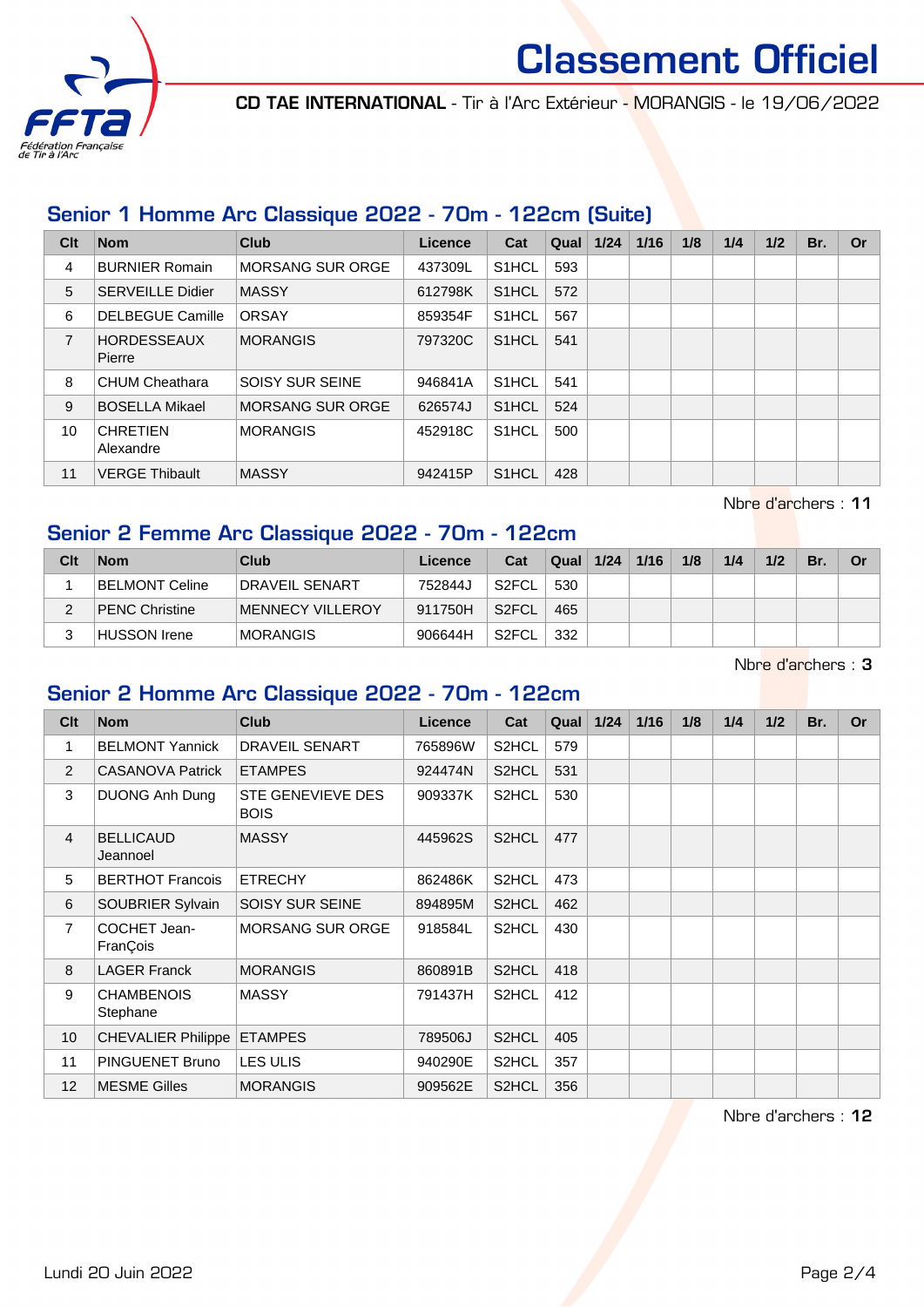

CD TAE INTERNATIONAL - Tir à l'Arc Extérieur - MORANGIS - le 19/06/2022

#### Senior 3 Femme Arc Classique 2022 - 60m - 122cm

| Clt | <b>Nom</b>                    | Club         | Licence | Cat   | Qual | 1/24 | 1/16 | 1/8 | 1/4 | 1/2 | Br. | Or |
|-----|-------------------------------|--------------|---------|-------|------|------|------|-----|-----|-----|-----|----|
|     | <b>LEMER Sylvie</b>           | <b>ORSAY</b> | 592845X | S3FCL | 493  |      |      |     |     |     |     |    |
| ∠   | NICOLAS Marie<br><b>Odile</b> | <b>ORSAY</b> | 357814D | S3FCL | 484  |      |      |     |     |     |     |    |

Nbre d'archers : 2

# Senior 3 Homme Arc Classique 2022 - 60m - 122cm

| Clt | <b>Nom</b>                  | Club           | Licence | Cat   | Qual | 1/24 | 1/16 | 1/8 | 1/4 | 1/2 | Br. | Or |
|-----|-----------------------------|----------------|---------|-------|------|------|------|-----|-----|-----|-----|----|
|     | <b>GRIMAUD Patrick</b>      | <b>ETAMPES</b> | 631509Y | S3HCL | 529  |      |      |     |     |     |     |    |
| C   | <b>CHAMBELLAN</b><br>Michel | <b>ORSAY</b>   | 925357Y | S3HCL | 508  |      |      |     |     |     |     |    |

Nbre d'archers : 2

# Junior Homme Arc à Poulies 2022 - 50m - 80cm

| Clt | <b>Nom</b>                                  | Club           | .icence | Cat         | Qual | 1/24 | 1/16 | 1/8 | 1/4 | 1/2 | Br. | Λ.<br>U |
|-----|---------------------------------------------|----------------|---------|-------------|------|------|------|-----|-----|-----|-----|---------|
|     | . HOSC<br>Robin<br>$\overline{\phantom{a}}$ | <b>DOURDAN</b> | 841515R | <b>JHCC</b> | 585  |      |      |     |     |     |     |         |

Nbre d'archers : 1

# Senior 1 Homme Arc à Poulies 2022 - 50m - 80cm

| Clt | <b>Nom</b>              | Club                             | Licence | Cat                | Qual | 1/24 | 1/16 | 1/8 | 1/4 | 1/2 | Br. | Or |
|-----|-------------------------|----------------------------------|---------|--------------------|------|------|------|-----|-----|-----|-----|----|
|     | LURVOIS Nicolas         | <b>MENNECY VILLEROY</b>          | 454763H | S <sub>1</sub> HCO | 666  |      |      |     |     |     |     |    |
| っ   | <b>BAULIN Alexandre</b> | <b>MORANGIS</b>                  | 452914Y | S <sub>1</sub> HCO | 650  |      |      |     |     |     |     |    |
| 3   | <b>MARTIN Joffrey</b>   | <b>MORANGIS</b>                  | 590289U | S <sub>1</sub> HCO | 643  |      |      |     |     |     |     |    |
| 4   | <b>ARNAUD Sylvain</b>   | STE GENEVIEVE DES<br><b>BOIS</b> | 880747J | S <sub>1</sub> HCO | 638  |      |      |     |     |     |     |    |

Nbre d'archers : 4

# Senior 2 Femme Arc à Poulies 2022 - 50m - 80cm

| Clt | <b>Nom</b>        | Club            | Licence | Cat                                  | Qual | 1/24 | 1/16 | 1/8 | 1/4 | 1/2 | 'Br. | Or |
|-----|-------------------|-----------------|---------|--------------------------------------|------|------|------|-----|-----|-----|------|----|
|     | <b>CARPENTIER</b> | <b>MORANGIS</b> | 329812S | S <sub>2</sub> FC <sub>O</sub><br>◡◡ | 637  |      |      |     |     |     |      |    |
|     | Aurelie           |                 |         |                                      |      |      |      |     |     |     |      |    |

Nbre d'archers : 1

# Senior 2 Homme Arc à Poulies 2022 - 50m - 80cm

| Clt | <b>Nom</b>              | Club                                    | Licence | Cat                            | Qual | 1/24 | 1/16 | 1/8 | 1/4 | 1/2 | Br. | Or |
|-----|-------------------------|-----------------------------------------|---------|--------------------------------|------|------|------|-----|-----|-----|-----|----|
| 2   | VIEL Wolfgang           | <b>STE GENEVIEVE DES</b><br><b>BOIS</b> | 217305B | S2HCO                          | 659  |      |      |     |     |     |     |    |
| 3   | MARTINEZ Laurent        | <b>STE GENEVIEVE DES</b><br><b>BOIS</b> | 689932B | S <sub>2</sub> HCO             | 659  |      |      |     |     |     |     |    |
| 4   | <b>DURIF Louis</b>      | <b>MORANGIS</b>                         | 741700W | S2HCO                          | 658  |      |      |     |     |     |     |    |
| 5   | <b>SCHOLTES William</b> | <b>ATHIS MONS</b>                       | 848129E | S <sub>2</sub> H <sub>CO</sub> | 607  |      |      |     |     |     |     |    |

Lundi 20 Juin 2022 Page 3/4